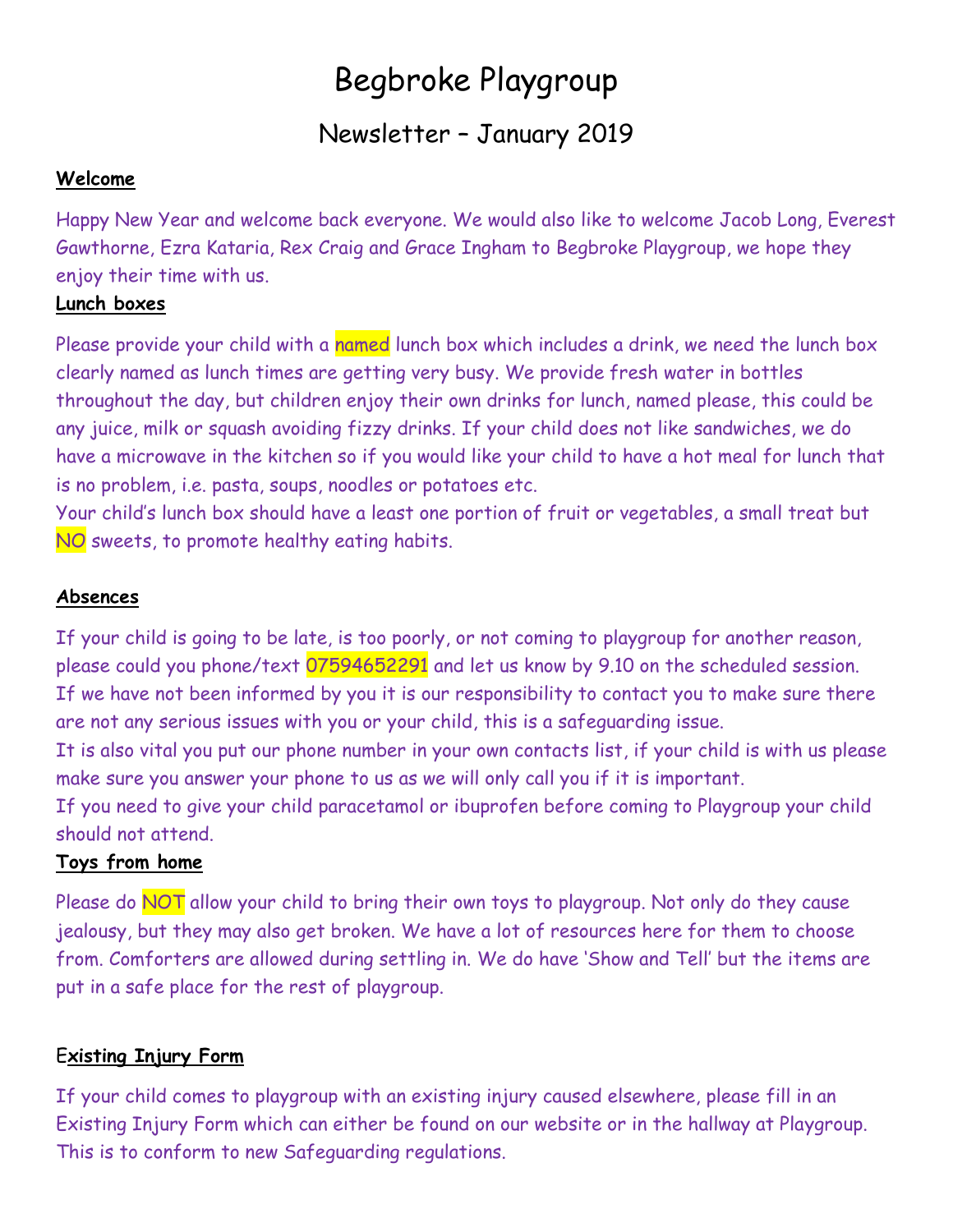### **Story Sack Lending Library**

We have set up a lending library for parents/carers to borrow resources on a weekly basis. The sacks contain books, rhymes, props and games for you to interact with your child. There is a sign-up book for us to keep a record. There is also a contents list in the sacks to help keep track.



Please see a member of staff if you would like to borrow a sack.

#### **School Places**

If your child is due to start 'big' school in September 2019 then the closing date for applications is the **15th January.** Make sure you go on line and complete the application form before this date, trust me it is a nightmare if you do not apply. The link is <https://www.oxfordshire.gov.uk/cms/content/online-school-applications> and fill in the form.

### **Spare Clothes**

We have noticed quite a few children are coming to playgroup without proper coats. Outdoor play is an essential part of our day therefore please provide a waterproof coat for your child, we do go outdoors even in the rain.

Due to water play please also provide a set of spare clothes that can be left on your child's peg. If your child is still in nappies, please make sure you provide the nappies and wipes for changing. We have also noticed that some of the children's footwear is not very easy for them to put on themselves. We encourage the children to put on their own shoes and coats to prepare them for school.

#### **Easy fundraising**

Karen is helping Begbroke Playgroup to raise money whenever she shops online - could you do the same?

It's very simple - just visit www.easyfundraising.org.uk/causes/begbrokeplaygroup/ to register and shop with over 2000 well known retailers like Amazon, Argos, M&S, eBay and many more. Whenever Karen buys something, the retailer donates to Begbroke Playgroup. They've helped other causes raise over £2,000,000 so it really does work. So far she has raised over £420.00 for the Playgroup.

We would be very grateful if you could use Easyfundraising too. It won't cost you a penny extra to shop through Easyfundraising and you can even save money with special offers and voucher codes.

So please make a difference to Begbroke Playgroup and take a look at easyfundraising today at http://www.easyfundraising.org.uk/panel Thank you.